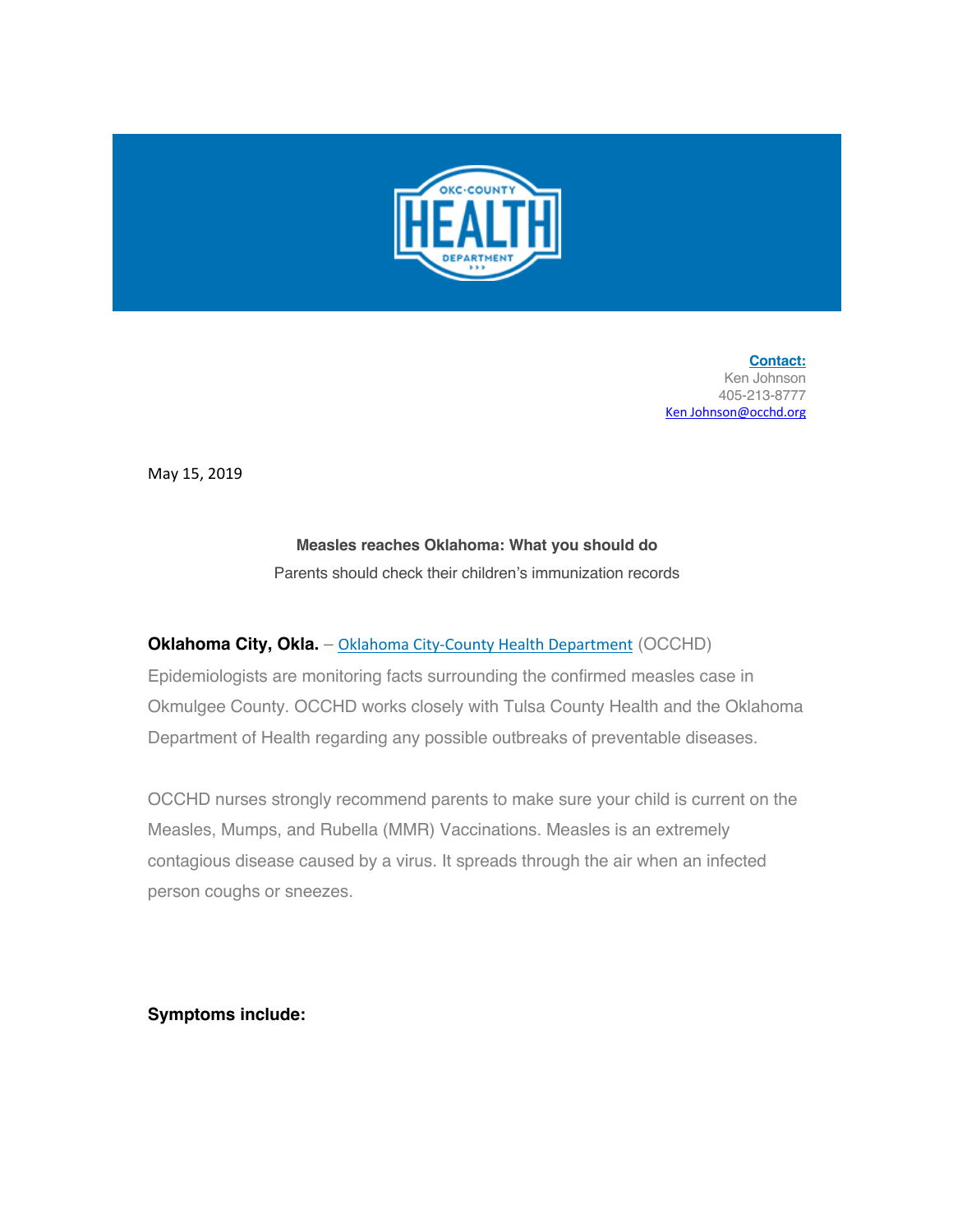Measles starts with a fever, then a cough, runny nose, and red eyes. A rash of tiny, red spots breaks out normally at the head eventually progressing to the rest of the body.

## **Prevention tips include:**

The Centers for Disease Control recommends children should get two doses of MMR vaccine, starting with the first dose at 12 to 15 months of age, and the second dose at four through six years of age. Teens and adults should also be up-to-date on their MMR vaccination. Adults who do not have evidence of immunity should get at least one dose of MMR vaccine.

OCCHD Clinical Services Manager Kerri Stewart said, "MMR shots are available through your doctor and through the Oklahoma City-County Health Department's Vaccines for Children (VFC) program. There is no cost for vaccines when clients are 18 years and under if they qualify for VFC vaccines. The qualifiers are no insurance, underinsured (have insurance but doesn't cover vaccines), Medicaid, or Medicaid eligible, Alaskan Native or Native American."

It is important to note measles is imported when an unvaccinated traveler visits a country or region with measles then travels back to the United States and exposes unvaccinated individuals here. "We urge anyone planning to travel internationally to get yourself and all family members to be vaccinated prior to travel." said Stewart.

## **Facts about the MMR vaccine:**